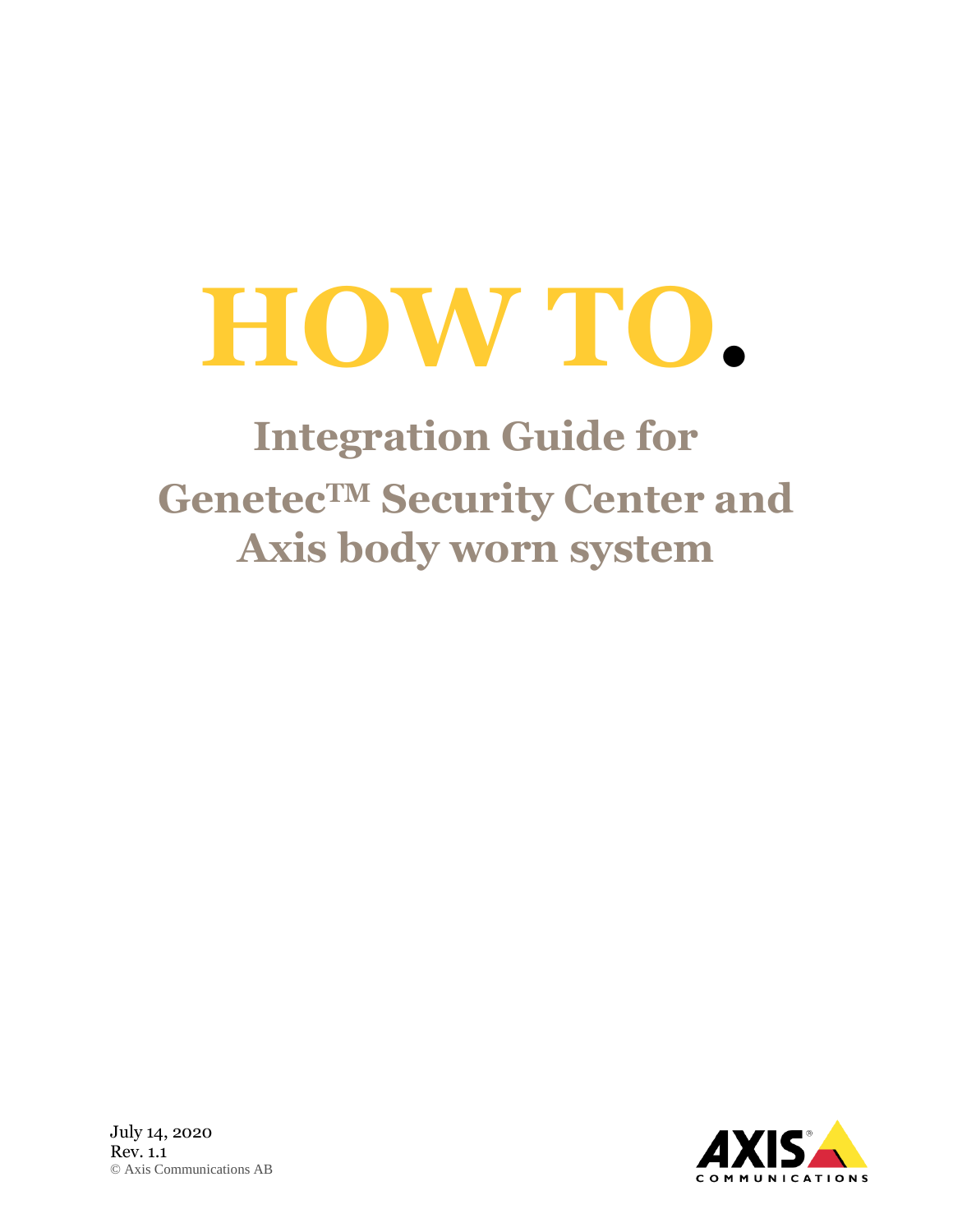

| <b>Introduction</b>                                       | 3        |
|-----------------------------------------------------------|----------|
| <b>Step 1 – Prepare Security Center Server</b>            | $\Delta$ |
| Step 2 – Create a connection file in Security Center      | 5        |
| Step 3 – Install and configure Axis body worn system      | 6        |
| Step 4 – Create a recording and upload to Security Center | 7        |
| Example use case – Assign a different user to a camera    | -9       |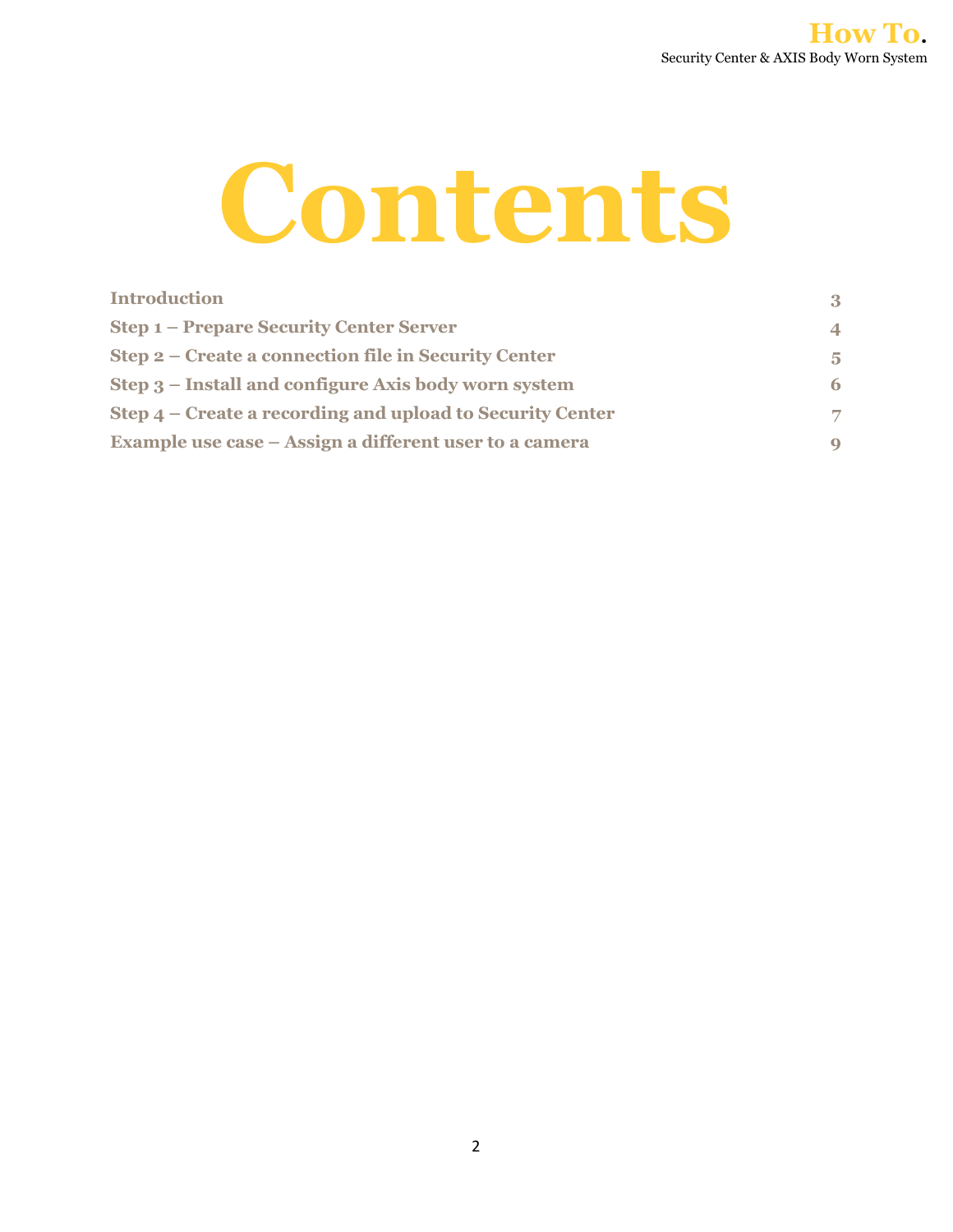### **Introduction**

This document explains how to integrate Axis body worn system with Genetec<sup>TM</sup> Security Center. It assumes the reader has basic knowledge of Axis body worn system and Security Center.

Before you begin, ensure a valid Genetec™ body worn camera license is added to Security Center server for each camera user.

#### **Prerequisites**

Axis body worn system

Axis body worn system firmware 9.75.1 or above

AXIS IP Utility version 4.14 or above

Security Center 5.9.2 or above

Please note that Axis doesn't take any responsibility for how this configuration may affect your system. If the modification fails or if you get other unexpected results, you may have to restore the settings to default.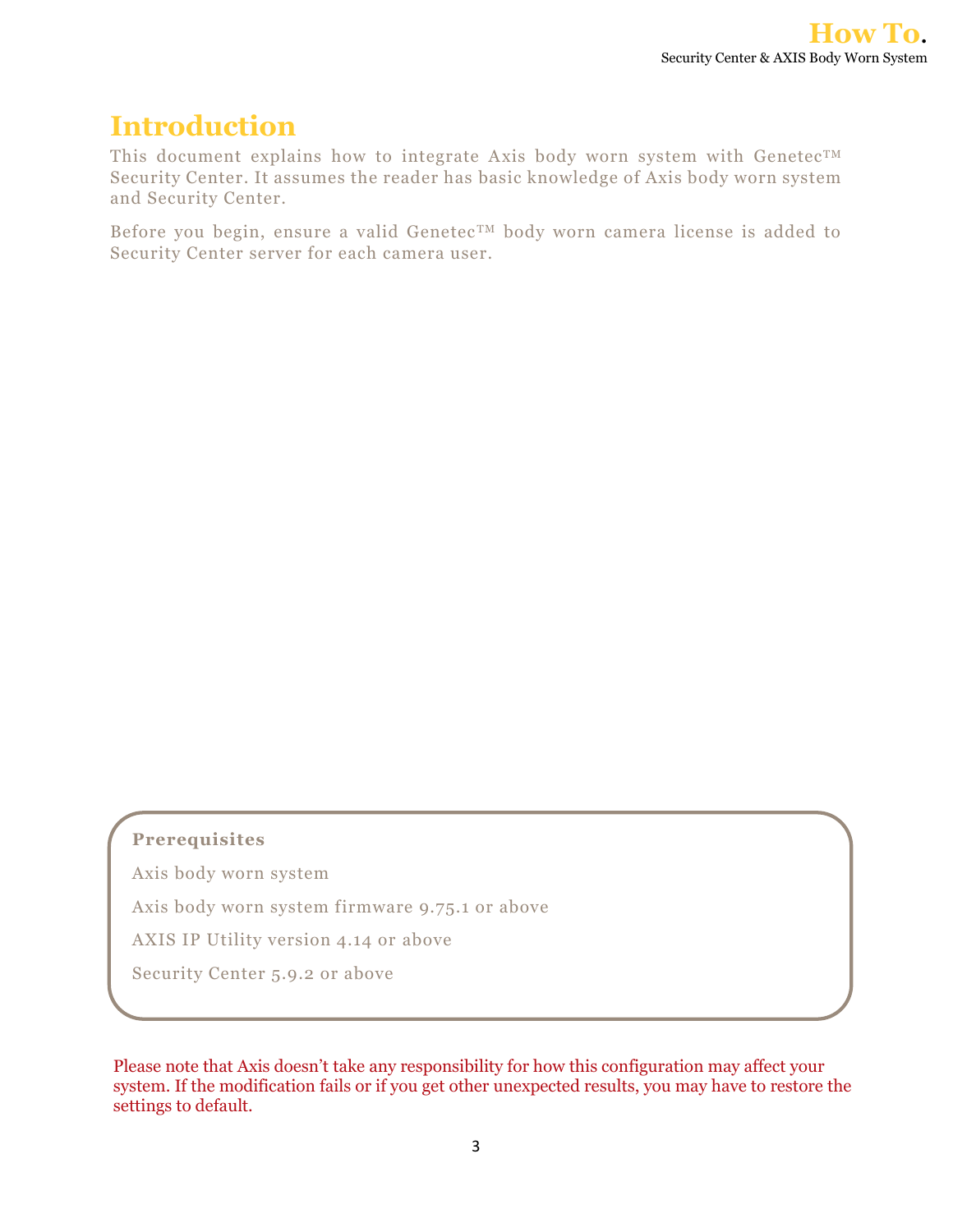#### **Step 1 – Prepare Security Center Server**

1. To integrate with body worn system, the "Wearable Camera Manager" role needs to be added to the Security Center server connected to Axis body worn system. Start **Config tool** and select **System** task. Choose **Roles** > **Add an entity** > **Wearable Camera Manager**.



2. It is recommended to adjust the retention time to a value that is long enough by choosing **Custom settings** in the Specific info section.



If the retention time is set to 30 days, docking a camera that hasn't been docked for 30 days or more will result in recordings from the camera being removed right after the upload.



3. It is important to open both firewall ports 48830 and 48831 on the security center server to allow communications to Axis body worn system. Port 48831 is used to upload recordings.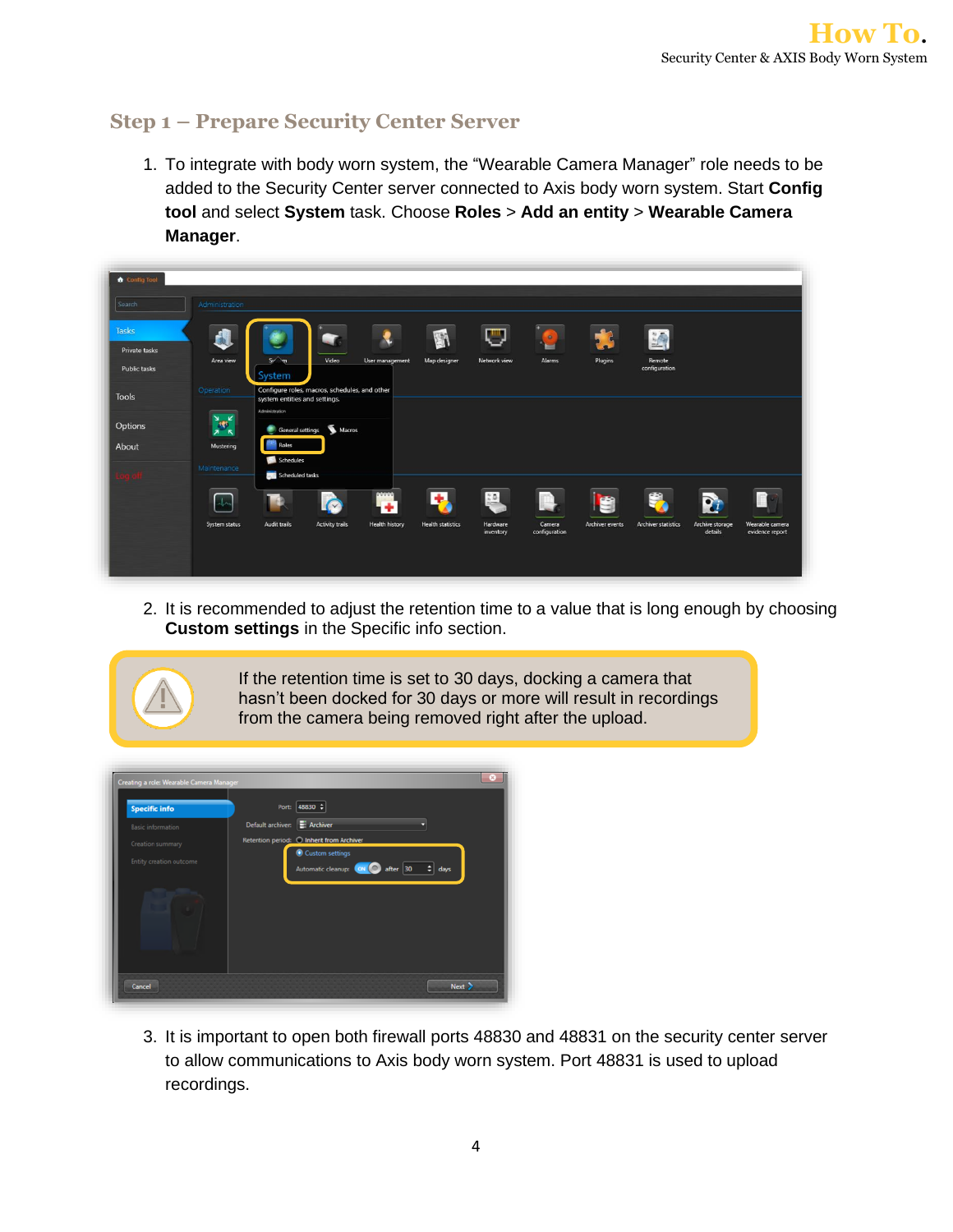#### **Step 2 – Create a connection file in Security Center**

1. In **System** > **Roles** tab, choose **Wearable Camera Manager**. In **Hardware** tab, add a camera station by clicking on **+** and name it by "SystemController\_1" for example.

| <b>A</b> Config Tool<br>System                     |                                                                        |                           |           |                         |                                      |            |                    |                             |           |
|----------------------------------------------------|------------------------------------------------------------------------|---------------------------|-----------|-------------------------|--------------------------------------|------------|--------------------|-----------------------------|-----------|
| <b>General settings</b><br><b>Roles</b>            | Schedules <b>of</b> Scheduled tasks S Macros <b>3</b> Output behaviors |                           |           | $\langle \rangle$ = 12. | <sup>6</sup> Wearable Camera Manager |            |                    |                             |           |
| Ÿ<br>Search                                        |                                                                        |                           |           |                         | 顧                                    | 圈          | a.                 | G                           | 聖         |
| Archiver                                           |                                                                        |                           |           |                         | Identity                             | Properties | Recording settings | Hardware<br><b>Officers</b> | Resources |
| <b>B</b> Health Monitor                            | <b>Camera stations:</b> Search                                         |                           | $\bullet$ |                         | Cameras: Search                      | $\bullet$  |                    |                             |           |
| Map Manager                                        |                                                                        |                           |           |                         |                                      |            |                    |                             |           |
| <b>T</b> Media Router                              | Name -                                                                 | Action                    |           | Serial number -         | Name                                 |            |                    |                             |           |
| Report Manager<br><b>6</b> Wearable Camera Manager |                                                                        |                           |           |                         |                                      |            |                    |                             |           |
| <b>B</b> Zone Manager                              |                                                                        |                           |           |                         |                                      |            |                    |                             |           |
|                                                    |                                                                        |                           |           |                         |                                      |            |                    |                             |           |
|                                                    |                                                                        |                           |           |                         |                                      |            |                    |                             |           |
|                                                    |                                                                        |                           |           |                         |                                      |            |                    |                             |           |
|                                                    |                                                                        |                           |           |                         |                                      |            |                    |                             |           |
|                                                    |                                                                        |                           |           |                         |                                      |            |                    |                             |           |
|                                                    |                                                                        |                           |           |                         |                                      |            |                    |                             |           |
|                                                    |                                                                        |                           |           |                         |                                      |            |                    |                             |           |
|                                                    |                                                                        |                           |           |                         |                                      |            |                    |                             |           |
|                                                    |                                                                        |                           |           |                         |                                      |            |                    |                             |           |
|                                                    |                                                                        |                           |           |                         |                                      |            |                    |                             |           |
|                                                    |                                                                        |                           |           |                         |                                      |            |                    |                             |           |
|                                                    | ÷                                                                      |                           |           | $+ 1.77$                |                                      |            |                    |                             |           |
|                                                    |                                                                        | $\bigcirc$ Regenerate all |           |                         |                                      |            |                    |                             |           |
|                                                    | Add an item                                                            |                           |           |                         |                                      |            |                    |                             |           |
|                                                    |                                                                        |                           |           |                         |                                      |            |                    |                             |           |
|                                                    |                                                                        |                           |           |                         |                                      |            |                    |                             |           |
|                                                    |                                                                        |                           |           |                         |                                      |            |                    |                             |           |
|                                                    |                                                                        |                           |           |                         |                                      |            |                    |                             |           |

2. Once added, click on **Go to file location**. A .json file "SystemController\_1.json" is created which can be uploaded to Axis body worn system later.

| <b>A</b> Config Tool<br>System    |                                                                                                                          |                                                                    |                                                      |
|-----------------------------------|--------------------------------------------------------------------------------------------------------------------------|--------------------------------------------------------------------|------------------------------------------------------|
|                                   | General settings <b>AR</b> Roles <b>BR</b> Schedules <b>CR</b> Scheduled tasks <b>S</b> Macros <b>B</b> Output behaviors | <sup>6</sup> Wearable Camera Manager<br>$\langle \cdot \rangle$ in |                                                      |
| $\overline{\mathbf{r}}$<br>Search |                                                                                                                          | 匷<br>團                                                             | $\circ$<br>看<br>G<br>$\blacksquare$                  |
| Archiver                          |                                                                                                                          | Identity<br>Properties                                             | Officers Resources<br>Recording settings<br>Hardware |
| <b>Directory Manager</b>          | $\bullet$<br>Camera stations: Search                                                                                     | Cameras: Search                                                    | $\bullet$                                            |
| <b>B</b> Health Monitor           |                                                                                                                          |                                                                    |                                                      |
| Map Manager                       | Action<br>Name -                                                                                                         | Name<br>Serial number -                                            |                                                      |
| Media Gateway                     | Go to file location<br>SystemController_1                                                                                |                                                                    |                                                      |
| $\frac{2}{3}$ Media Router        |                                                                                                                          |                                                                    |                                                      |
| Mobile Server                     |                                                                                                                          |                                                                    |                                                      |
| Report Manager                    |                                                                                                                          |                                                                    |                                                      |
| <b>St.</b> Unit Assistant         |                                                                                                                          |                                                                    |                                                      |
| Wearable Camera Manager           |                                                                                                                          |                                                                    |                                                      |
| <b>O</b> Web Server               |                                                                                                                          |                                                                    |                                                      |
| 7 Zone Manager                    |                                                                                                                          |                                                                    |                                                      |
|                                   |                                                                                                                          |                                                                    |                                                      |
|                                   |                                                                                                                          |                                                                    |                                                      |
|                                   |                                                                                                                          |                                                                    |                                                      |
|                                   |                                                                                                                          |                                                                    |                                                      |
|                                   |                                                                                                                          |                                                                    |                                                      |
|                                   |                                                                                                                          |                                                                    |                                                      |
|                                   |                                                                                                                          |                                                                    |                                                      |
|                                   |                                                                                                                          |                                                                    |                                                      |
|                                   | $+ \times 1$<br>$\bigcirc$ Regenerate all                                                                                | $+ 1 \times 1$                                                     |                                                      |
|                                   |                                                                                                                          |                                                                    |                                                      |
|                                   |                                                                                                                          |                                                                    |                                                      |
|                                   |                                                                                                                          |                                                                    |                                                      |
|                                   |                                                                                                                          |                                                                    |                                                      |
|                                   |                                                                                                                          |                                                                    |                                                      |
|                                   |                                                                                                                          |                                                                    |                                                      |
|                                   |                                                                                                                          |                                                                    |                                                      |

For more details, go to Security Center user documentation.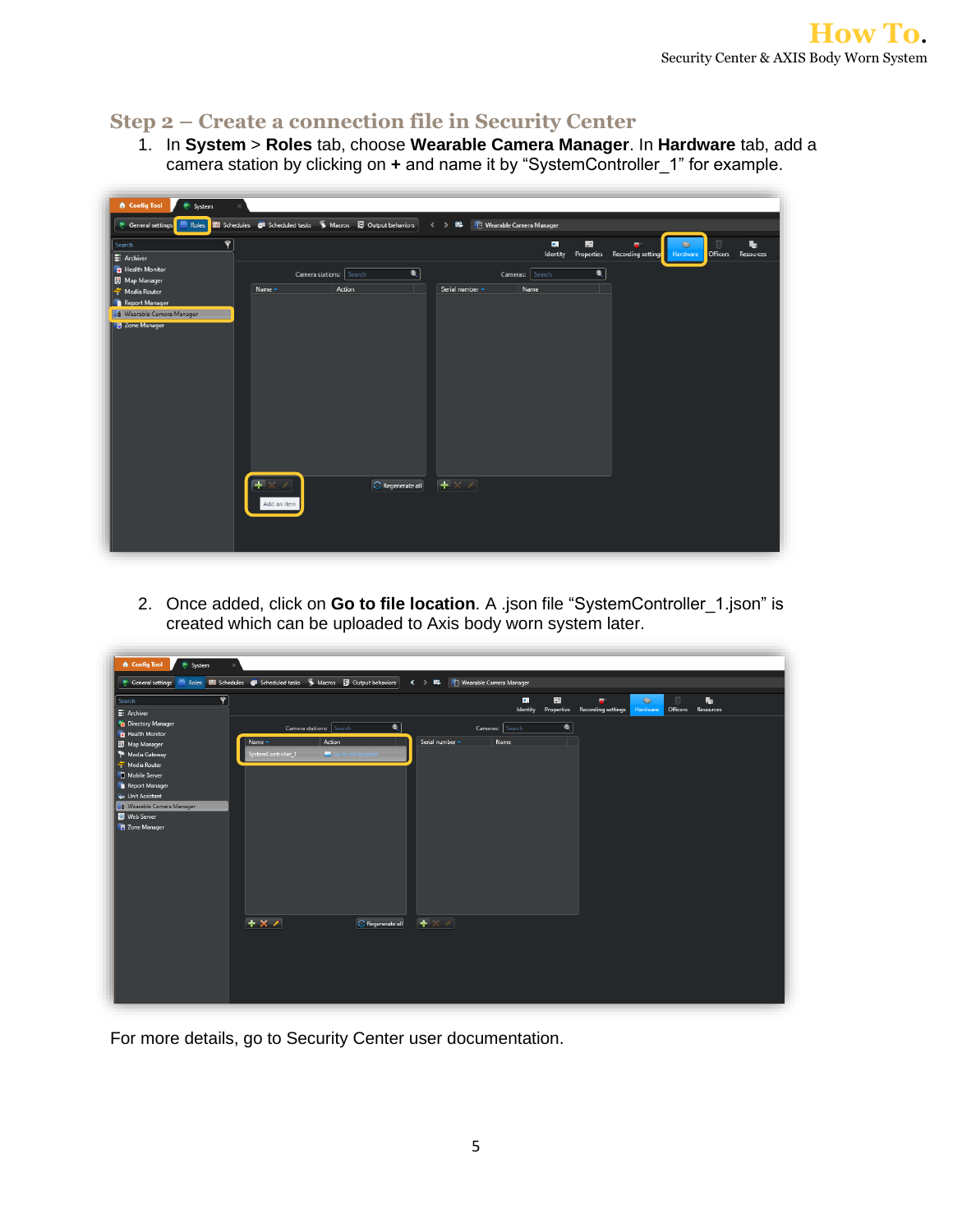#### **Step 3 – Install and configure Axis body worn system**

- 1. Install your body worn system.
- 2. Find the system controller using AXIS IP Utility. Access AXIS Body Worn Manager and follow the setup wizard to configure the system. Upload the previously created connection file "SystemController\_1.json" when prompted to **Select a content destination**.

| AXIS Body Worn Manager<br>$\times$ + |                                                                  |          |  |
|--------------------------------------|------------------------------------------------------------------|----------|--|
| 25.164.205/#/setup                   |                                                                  |          |  |
|                                      |                                                                  |          |  |
|                                      |                                                                  |          |  |
|                                      |                                                                  |          |  |
|                                      |                                                                  |          |  |
|                                      |                                                                  |          |  |
|                                      |                                                                  |          |  |
|                                      |                                                                  |          |  |
|                                      |                                                                  |          |  |
|                                      |                                                                  |          |  |
|                                      |                                                                  |          |  |
|                                      | Save configuration                                               | $\times$ |  |
|                                      |                                                                  |          |  |
|                                      | Genetec™ Security Center<br>Name<br>Site<br>172.25.164.201:48830 |          |  |
|                                      |                                                                  |          |  |
|                                      | Cancel                                                           | Save     |  |
|                                      |                                                                  |          |  |
|                                      |                                                                  |          |  |
|                                      |                                                                  |          |  |
|                                      |                                                                  |          |  |
|                                      |                                                                  |          |  |

- **NOTE** During the setup, make sure the time and time zone configuration of your body worn system is in sync with the time and time zone configuration in Security Center server.
- 3. Create a camera user e.g. "NewUser" in AXIS Body Worn Manager (Go to **Users** page and click on **Add user** on the top right). When this is done, a corresponding officer "NewUser" will appear in the **Officers** tab of **Wearable Camera Manager** in Security Center, which represent one license.



Make sure there are enough licenses in Security Center. Otherwise, recordings will not be uploaded from the system controller.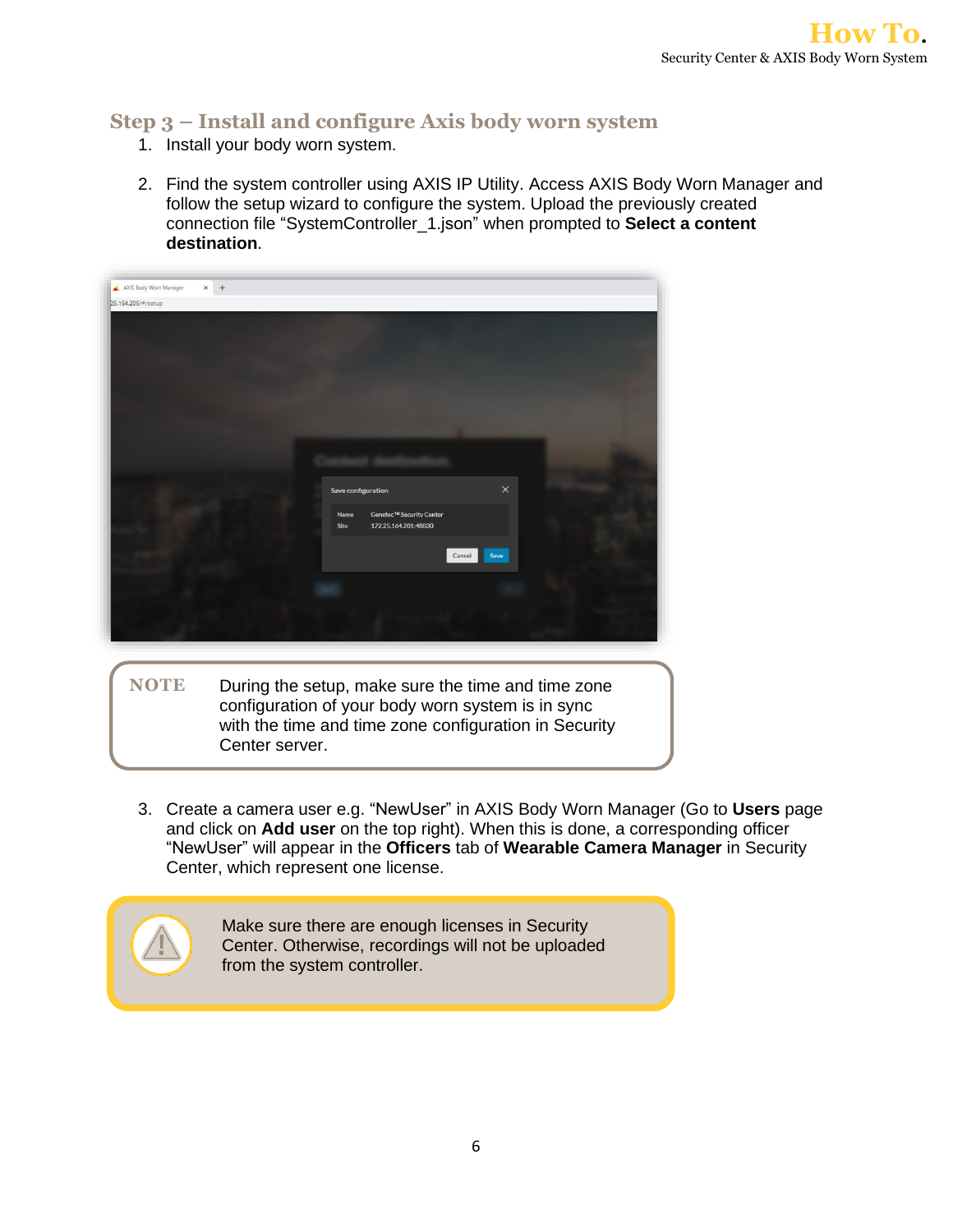| A AXIS Body Worn Manager<br>$\times$                                                                                | $\qquad \qquad +$  |        | $\Box$                                                   | $\times$                          |
|---------------------------------------------------------------------------------------------------------------------|--------------------|--------|----------------------------------------------------------|-----------------------------------|
| $\leftarrow$ $\rightarrow$ C' <b>A</b> Not secure   172.25.164.77/?#/users                                          |                    |        | → ☆ ● :                                                  |                                   |
|                                                                                                                     |                    |        |                                                          |                                   |
| <b>AXIS</b>                                                                                                         | Search.            |        | $\alpha$                                                 |                                   |
|                                                                                                                     |                    |        |                                                          |                                   |
| <b>System status</b>                                                                                                | Users.             |        | Add user                                                 |                                   |
| <b>Devices</b>                                                                                                      | Name               | Camera | Camera profile                                           |                                   |
| <b>Users</b>                                                                                                        | ∸<br>NewUser       |        | Camera profile 2                                         |                                   |
| <b>Camera profiles</b>                                                                                              |                    |        |                                                          |                                   |
|                                                                                                                     |                    |        |                                                          |                                   |
| $\ddot{}$<br><b>Settings</b>                                                                                        |                    |        |                                                          |                                   |
|                                                                                                                     |                    |        |                                                          |                                   |
|                                                                                                                     |                    |        |                                                          |                                   |
|                                                                                                                     |                    |        |                                                          |                                   |
| <b>A</b> Config Tool<br>System                                                                                      | $\times$           |        |                                                          |                                   |
| General settings <b>the Roles CO</b> Schedules <b>CO</b> Scheduled tasks <b>S</b> Macros <b>CO</b> Output behaviors |                    |        | $\leftarrow$ > m<br><sup>1</sup> Wearable Camera Manager |                                   |
| $\overline{\P}$<br>Search                                                                                           |                    |        | 團<br>PS                                                  | ٥<br>監<br>œ                       |
| Archiver                                                                                                            |                    |        | Identity<br>Recording settings<br>Properties             | Officers<br>Hardware<br>Resources |
| <b>Directory Manager</b>                                                                                            | Officers: Q Search |        |                                                          |                                   |
| <b>B</b> Health Monitor<br>Map Manager                                                                              | Name A             | Camera | Status                                                   |                                   |
| Media Gateway                                                                                                       | NewUser            |        | Active                                                   |                                   |
| $\frac{2}{1}$ Media Router<br>Mobile Server                                                                         |                    |        |                                                          |                                   |
| Report Manager                                                                                                      |                    |        |                                                          |                                   |
| <b>Whit Assistant</b><br><b>D</b> Wearable Camera Manager                                                           |                    |        |                                                          |                                   |
| Web Server                                                                                                          |                    |        |                                                          |                                   |
| 7 Zone Manager                                                                                                      |                    |        |                                                          |                                   |
|                                                                                                                     |                    |        |                                                          |                                   |
|                                                                                                                     |                    |        |                                                          |                                   |
|                                                                                                                     |                    |        |                                                          |                                   |
|                                                                                                                     |                    |        |                                                          |                                   |
|                                                                                                                     |                    |        |                                                          |                                   |
|                                                                                                                     |                    |        |                                                          |                                   |
|                                                                                                                     |                    |        |                                                          |                                   |
|                                                                                                                     |                    |        |                                                          |                                   |
|                                                                                                                     |                    |        |                                                          |                                   |
|                                                                                                                     |                    |        |                                                          |                                   |
|                                                                                                                     | $+ 1x+$            |        |                                                          |                                   |
|                                                                                                                     |                    |        |                                                          |                                   |
| X Delete<br>Add an entity                                                                                           | Maintenance        |        |                                                          |                                   |

4. Dock a new camera on the docking station connected to the system controller. It will be discovered by AXIS Body Worn Manager automatically. Add the camera (named "BWC-01" by default) and assign it to the newly created camera user "NewUser". Now the camera is ready to use.

For more details, go to the user manual for Axis body worn solution.

#### **Step 4 – Create a recording and upload to Security Center**

1. Undock the camera and make a recording before docking it again. The recording together with the metadata will be transferred to the system controller and further on to Genetec™ Security Center server. The transfer status can be monitored in AXIS Body Worn Manager (Go to **Devices** page and click on the camera in **Cameras** list).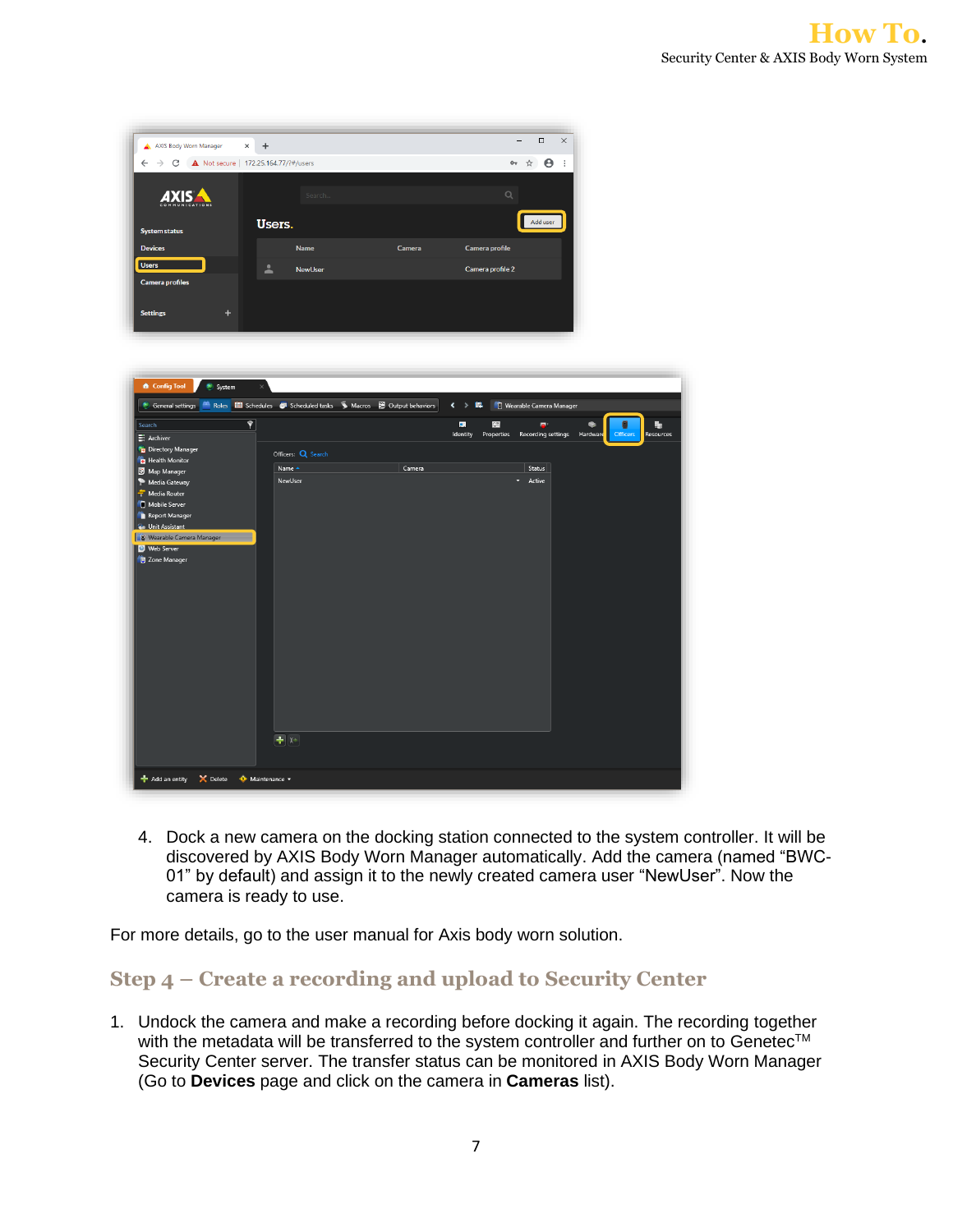|                                    | SecurityCenter ServerAdmin   | A AXIS Body Worn Manager<br>$\times$                     | $\times$<br>$\ddot{}$     |                 |                          |                          | -        |
|------------------------------------|------------------------------|----------------------------------------------------------|---------------------------|-----------------|--------------------------|--------------------------|----------|
| $\rightarrow$<br>C<br>$\leftarrow$ |                              | A Not secure   172.25.164.205/#/devices?bwc=ACCC8EF213E9 |                           |                 |                          |                          | ☆        |
|                                    |                              |                                                          |                           |                 |                          |                          |          |
|                                    |                              |                                                          |                           |                 |                          |                          | $\times$ |
|                                    | <b>BWC-01.</b>               |                                                          |                           |                 |                          |                          | ÷        |
|                                    | <b>Assigned to</b>           | <b>NewUser</b>                                           | $\checkmark$              | <b>O</b> Docked |                          |                          |          |
|                                    | <b>Serial number</b>         | ACCC8EF213E9                                             |                           |                 |                          |                          |          |
|                                    | <b>Model</b>                 | AXIS W100 Body Worn Camera                               |                           |                 |                          |                          |          |
|                                    |                              |                                                          |                           |                 |                          |                          |          |
|                                    | <b>Status</b><br><b>Date</b> | <b>Recording start time</b>                              | <b>Recording duration</b> | Camera          | <b>System controller</b> | Genetec™ Security Center |          |
|                                    | ◉<br><b>Today</b>            | 16:12                                                    | 1m 26s                    |                 |                          |                          |          |

2. Once the recording arrives at Genetec™ Security Center server, the camera "BWC-01" appears as assigned to the officer "NewUser". Please note: This requires that the time difference between Axis body worn system and Security Center server is smaller than 15 seconds. Otherwise, a default officer named as the camera's MAC address is created. All recordings created with that camera will be uploaded to the default officer.



Recordings from body worn cameras can be played back and searched in the same way as any other Axis camera in Security Center.